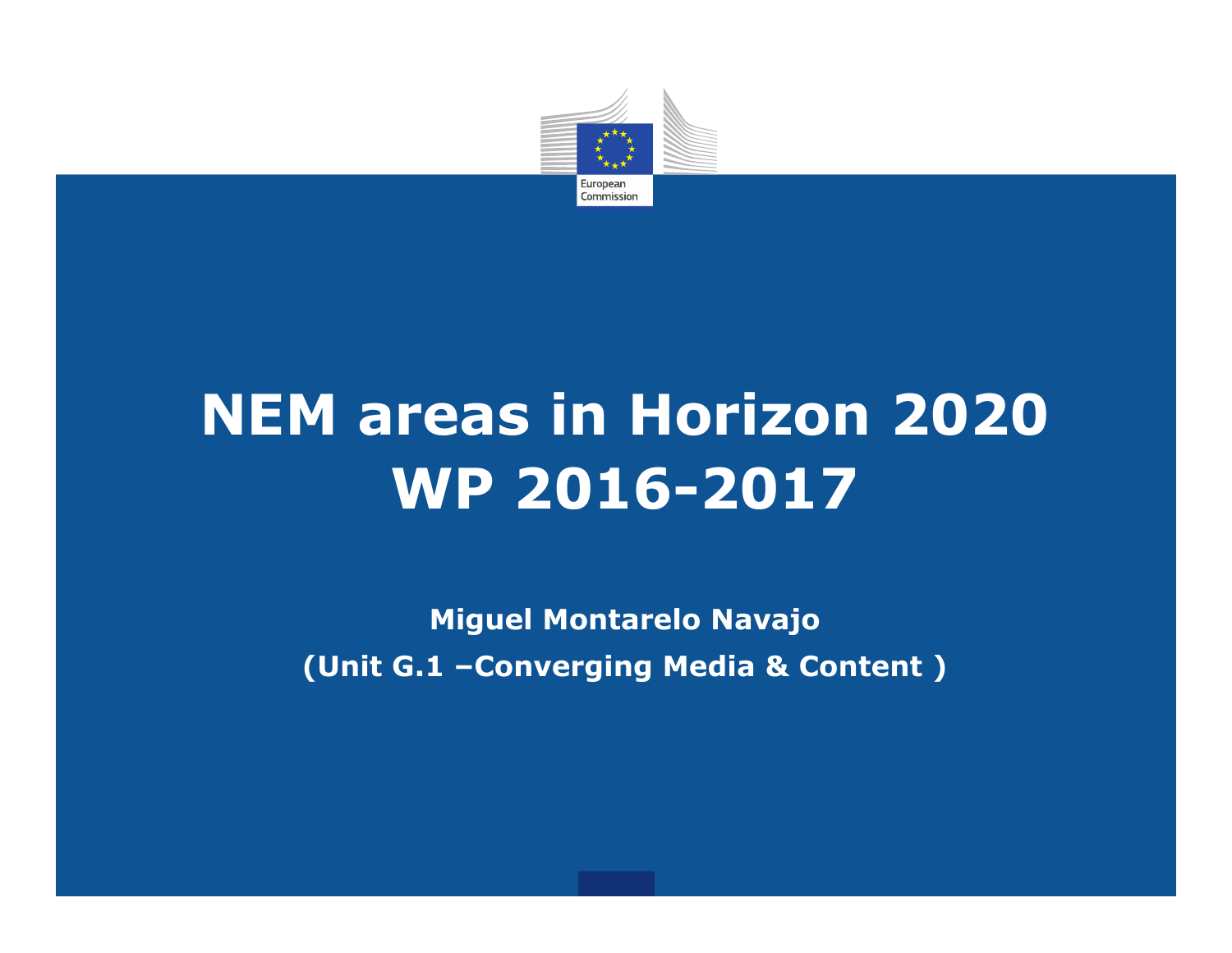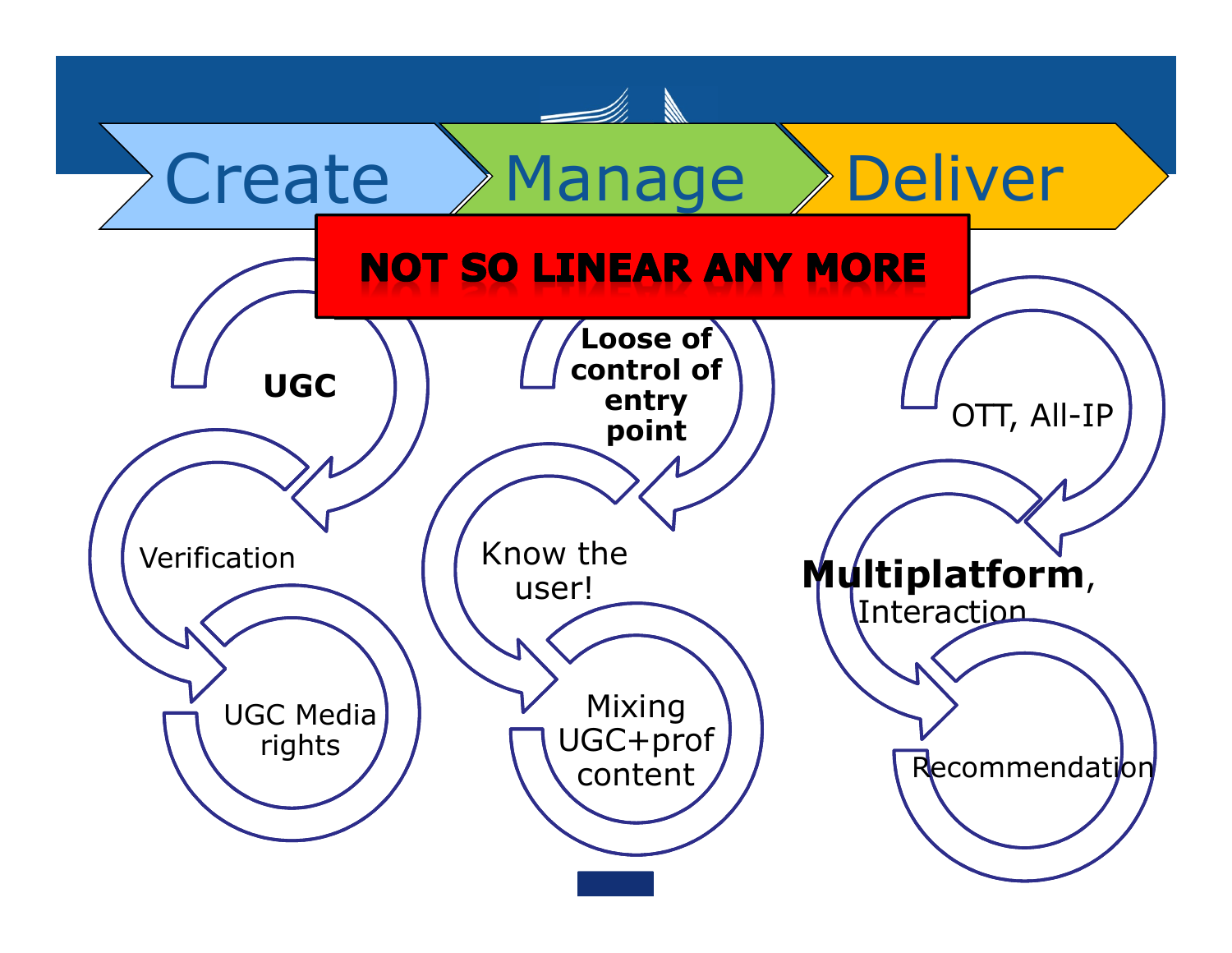# **What to do with content? (content MNG)**

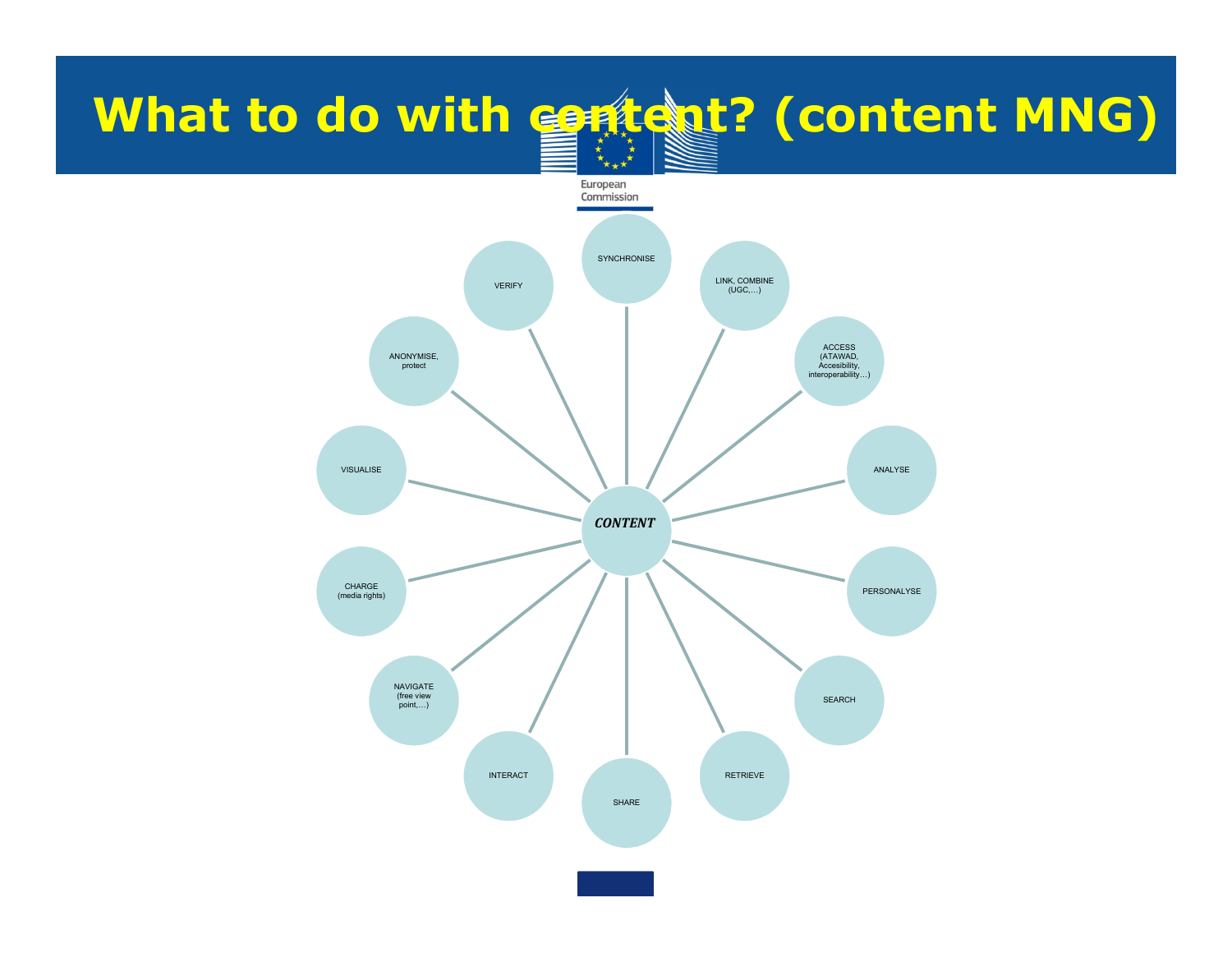# **X-cutting of Media and other sectors**

Commission

## • **Big Data in Media is a reality***:*

- Strategic decisions even on real-time (operational)
- Analyse user behaviour, knowing the customer:
- To improve user experience (content personalization –length of programs, additional content,…- , recommendation,…): user expects more
- Particular requirement to Big Data: audio & video search at speed of structured text, video feature extraction, similarity detection (e.g. for media rights, for duplication detection on stored files, for veracity check).
- Big Data to transform unstructured video/audio data into semantic segments, action monetise custome ICT-14 and ICT-15 BIG DATA **CHECK WP16-17:**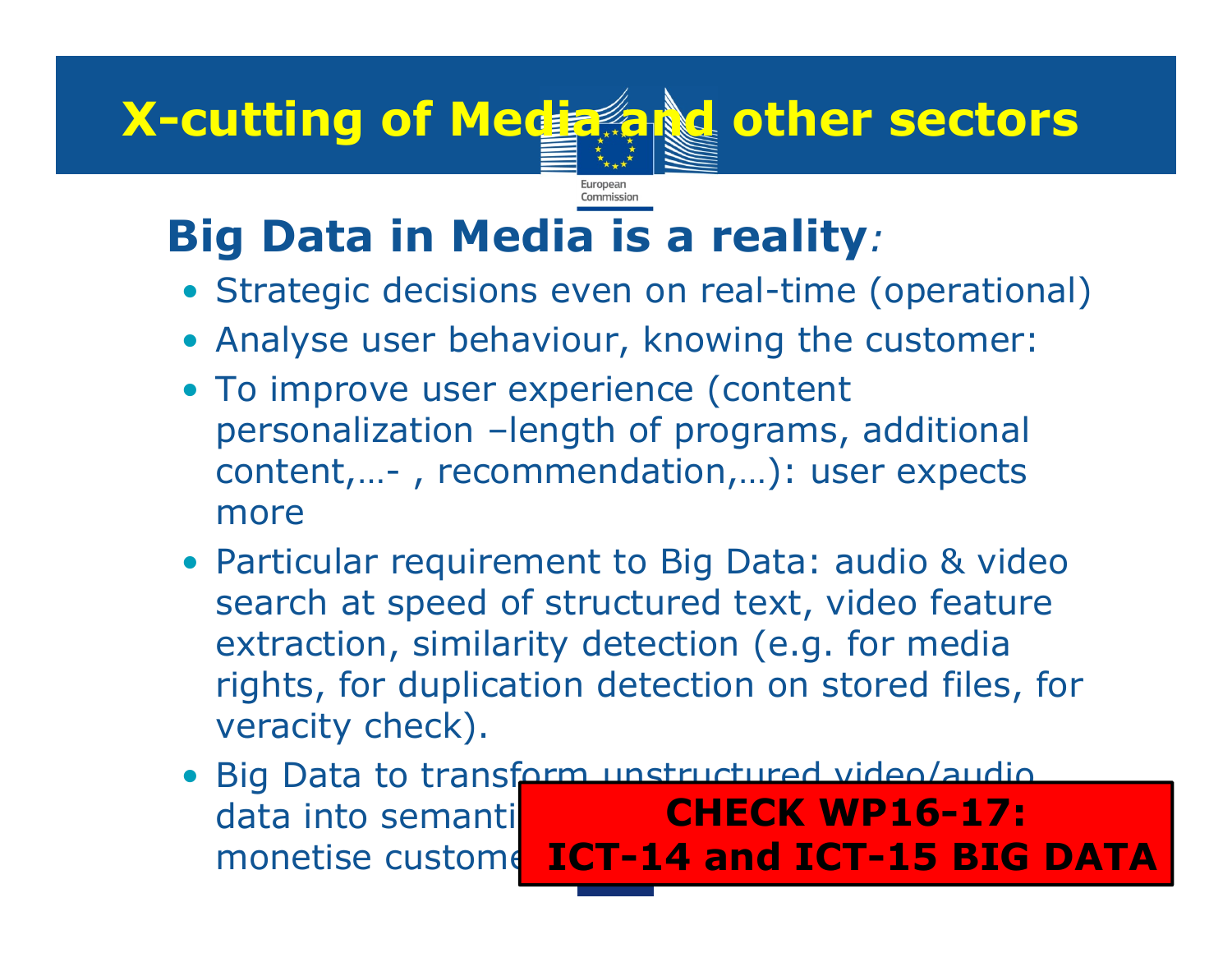

### • **IoT & Media:** *How IoT can be applied to Media and Content*

- Creating content with higher engagement: audience as sensor data
- Content consumption: biometrics to modify in real-time the storytelling
- Media experience: immersiveness ; recreation of experiences with 100 of parameters (T, wind, humidity, interaction with lights and sound,…)
- Advertising: from based on basic data (time, demographics,…) to personal situational-based ad

**We will keep on working for the next WP!**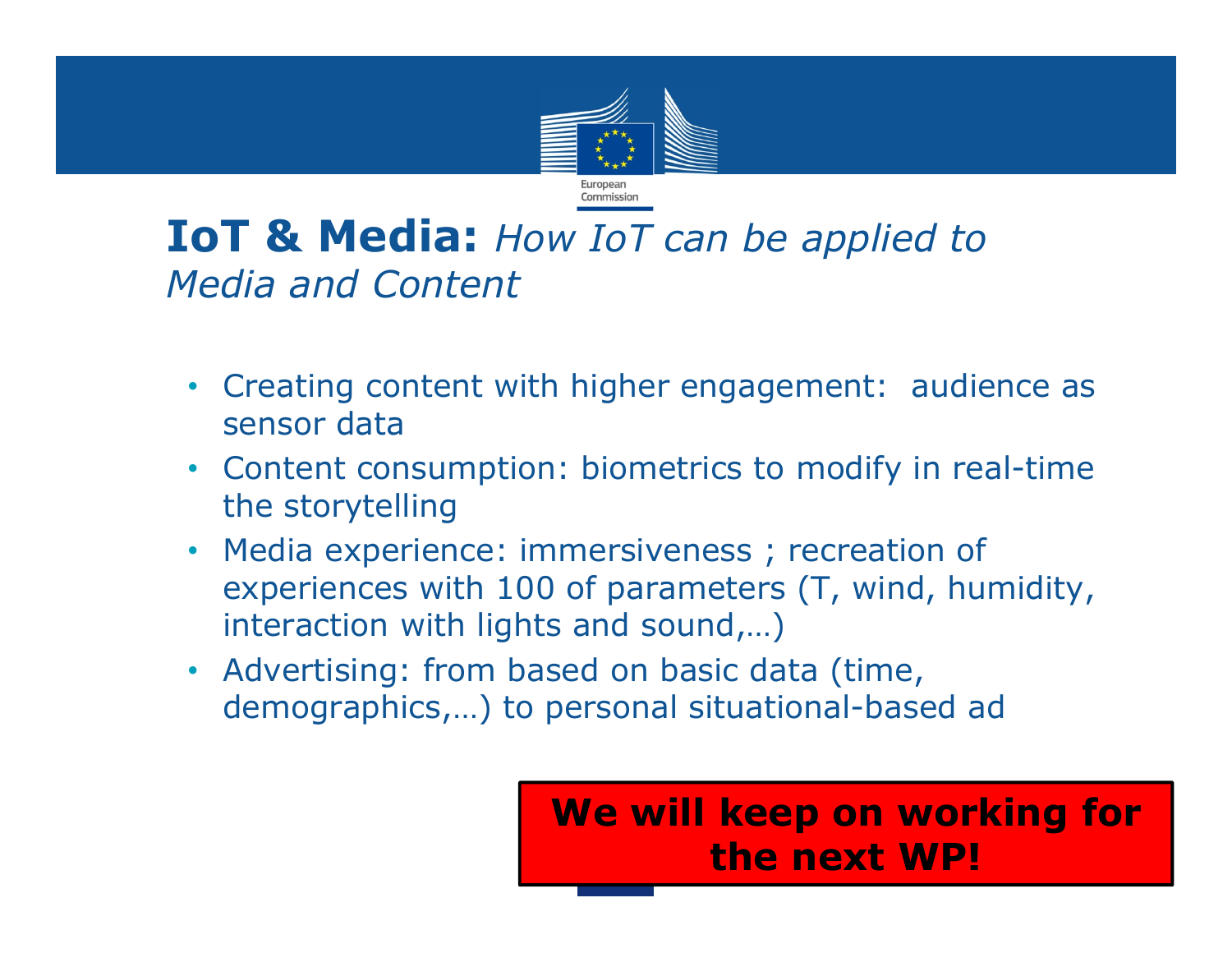

## **Media and Infrastructure**

- Live broadcasting and 5G
- All-IP, but
	- Is IP able to deliver to everybody with the required quality?
	- Is broadband able to deliver HDR, 8K,… due to spectrum limitations? tech goes in favour of internet delivery?
- Moving intensive tasks to the cloud

**CHECK WP16-17: ICT-13 FIRE, but marginal**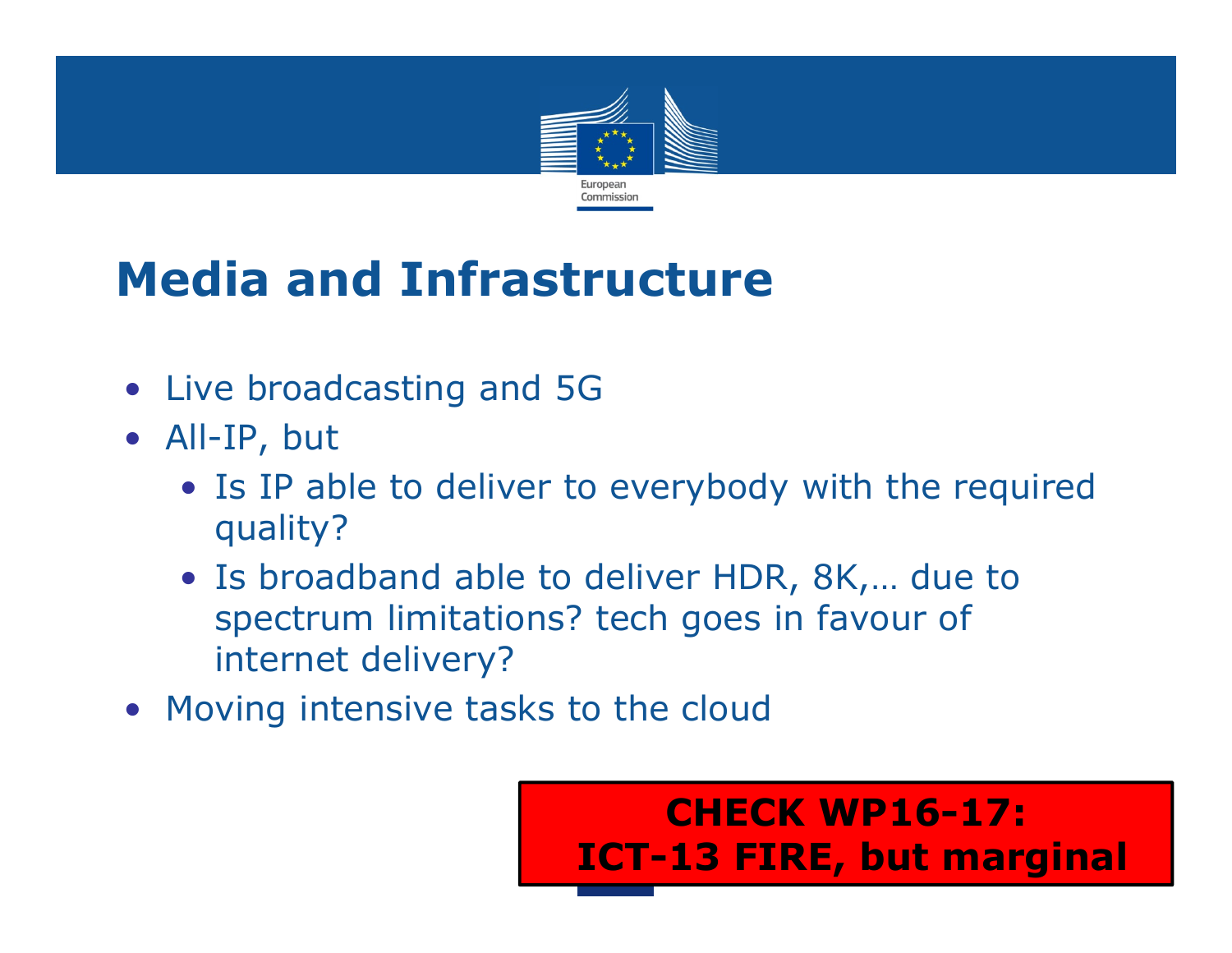

### **From Media Convergence to Full Convergence**

### **Future: convergence of content with all these technologies mobility, sensors, cloud, connectivity, analytics…**

- E.g.:
- contextual recommendation based on the weather, on your mood, on the place, on your free time;
- the automated car as a prolongation of your living room;
- self-configuring devices to offer you the best immersive experience and adapting automatically to your accessibility needs checking your heart-beating in case of thrillers...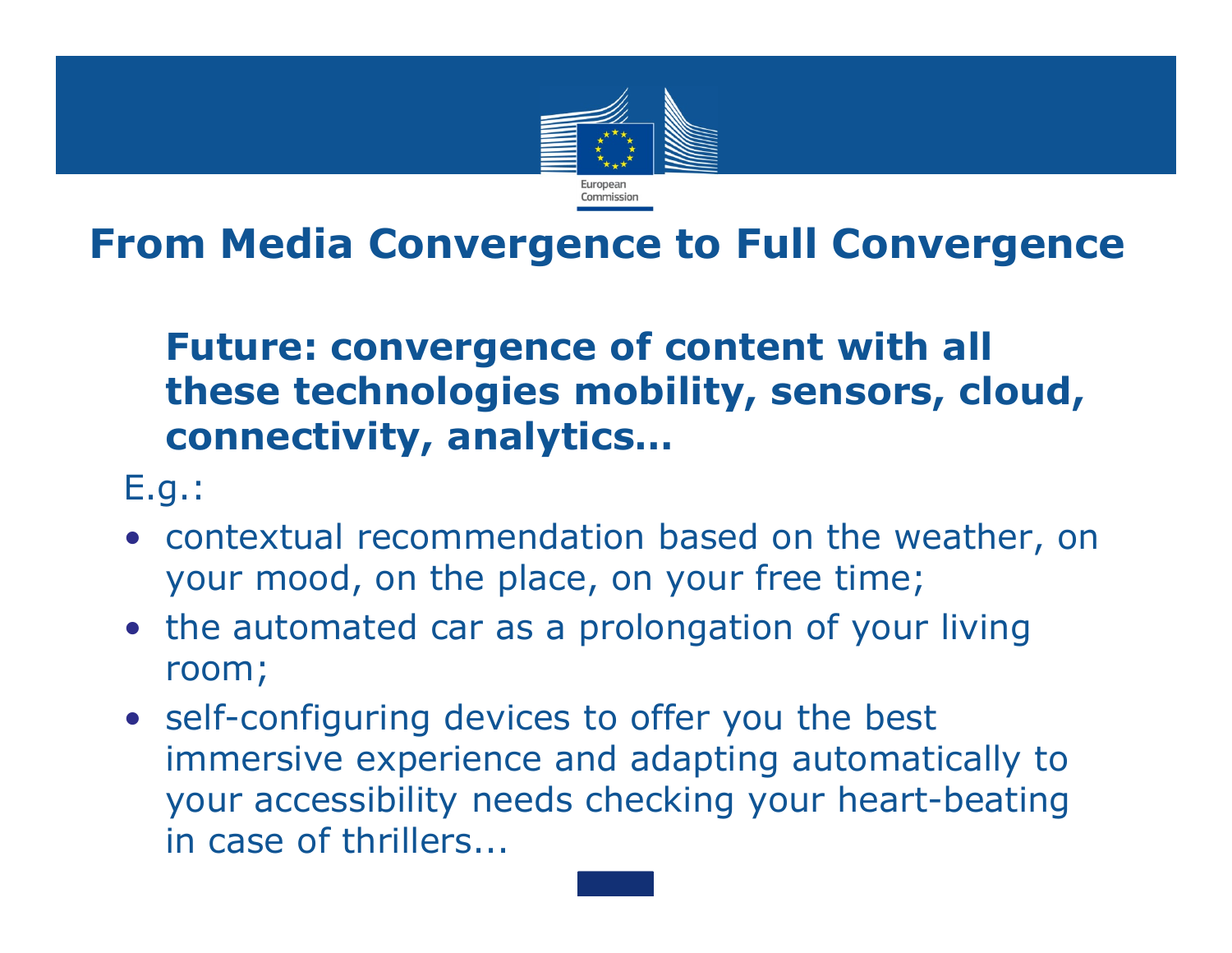

# **ICT WP 2016-2017 ICT 19**

### **Media and Content Convergence**

**Miguel Montarelo Navajo (Unit G.1 –Converging Media & Content )**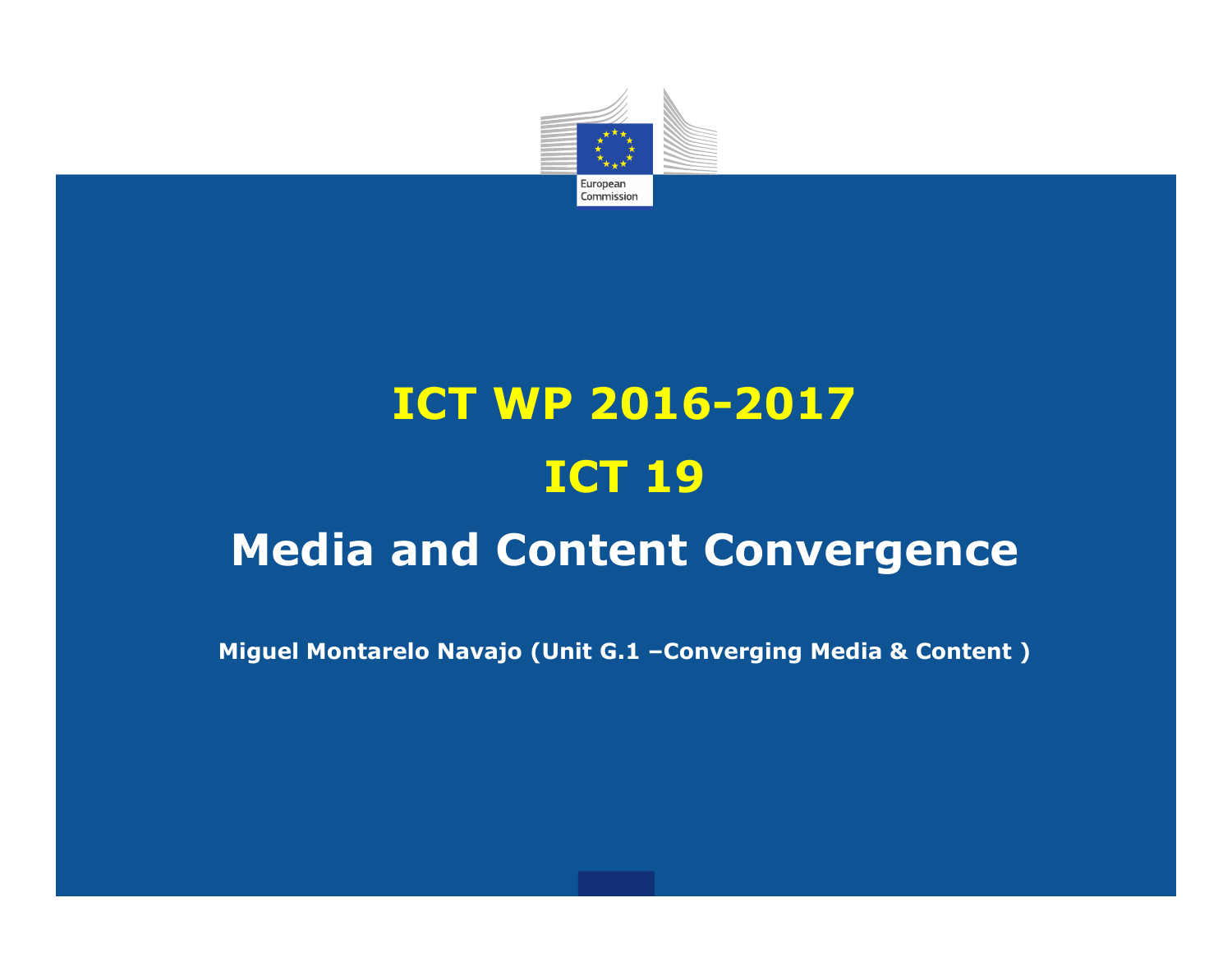

ICT 19 – 2017

## **RATIONAL AND CHALLENGE**

Strong Europe's media sector in creating content + adopting new technologies (e.g. data, IoT) and investing in innovation

**However,** the sector has to become even more tech driven as the competition from technological-strong global players is higher than ever.

#### **Challenge:**

• make the best use of technology for reaching out to new audiences, adapting to the digital era and thriving in the connected Digital Single Market.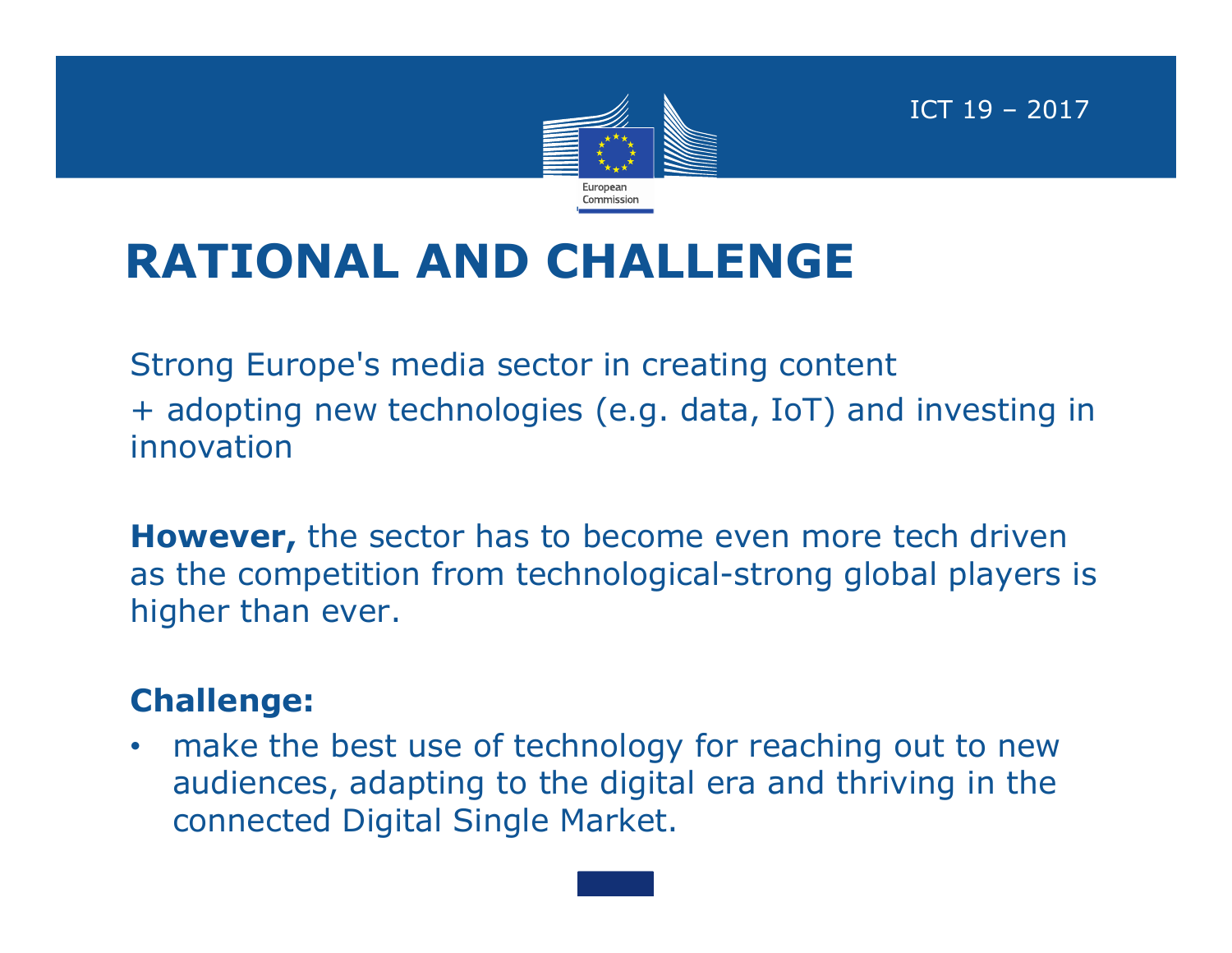

ICT 19 – 2017 a)

# **a) INNOVATION ACTIONS (i)**

- **New** solutions, services, technologies
- **Validated** via large scale demonstrations, pilots or close-to-market prototypes

### • **On**

- i. Social media
- ii. Personalised user experience
- iii. Content interaction in a multiplatform scenario
- iv. Content accessibility

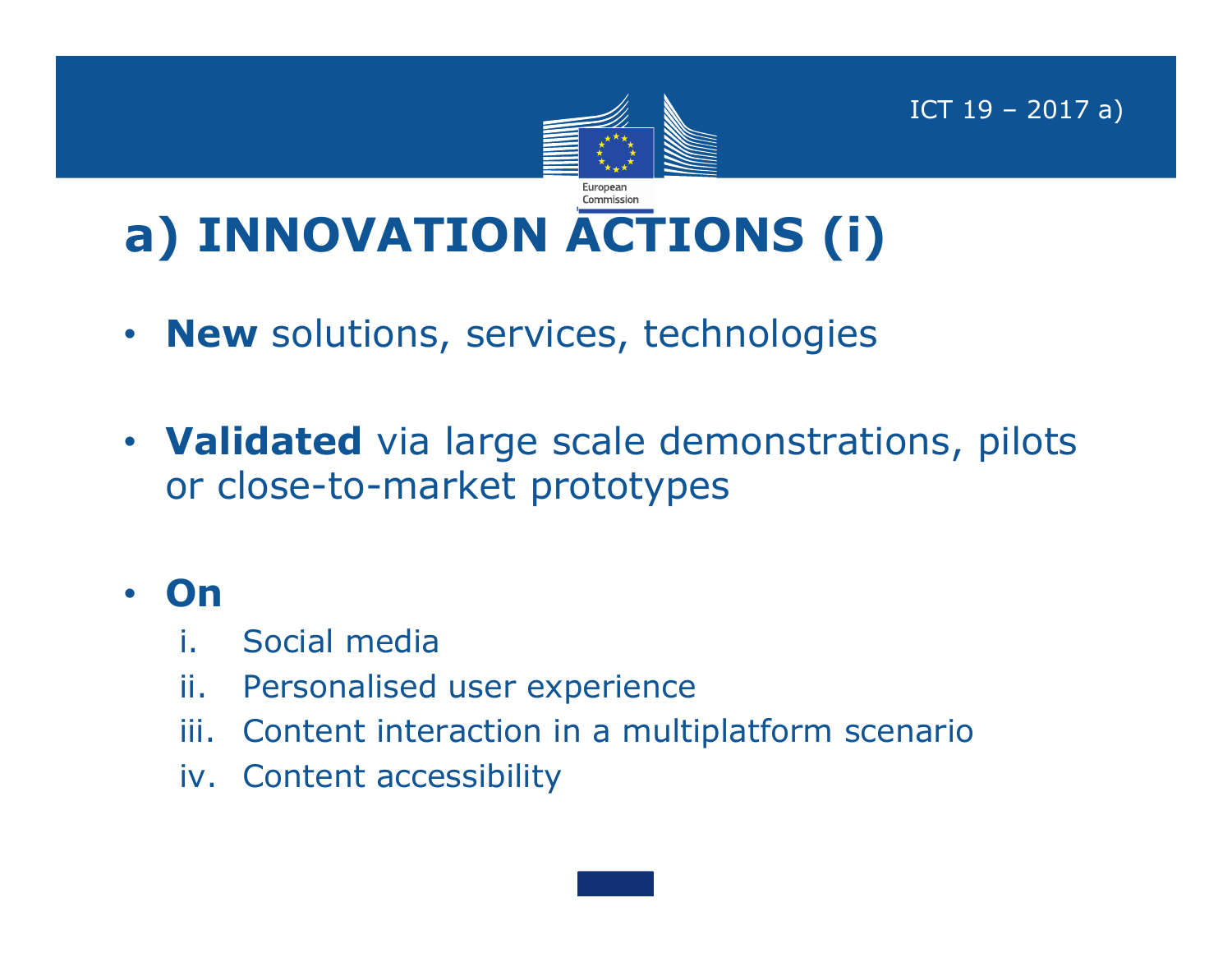

ICT 19 – 2017 a)

## **a) INNOVATION ACTIONS (ii)**

- **Impact**
	- New services around convergence of broadband, broadcast and social media
	- Towards a fully personalised and interactive user experience
	- Increase use of ICT technologies in the Media industry
	- Clear barriers for the success of the Digital Single Market

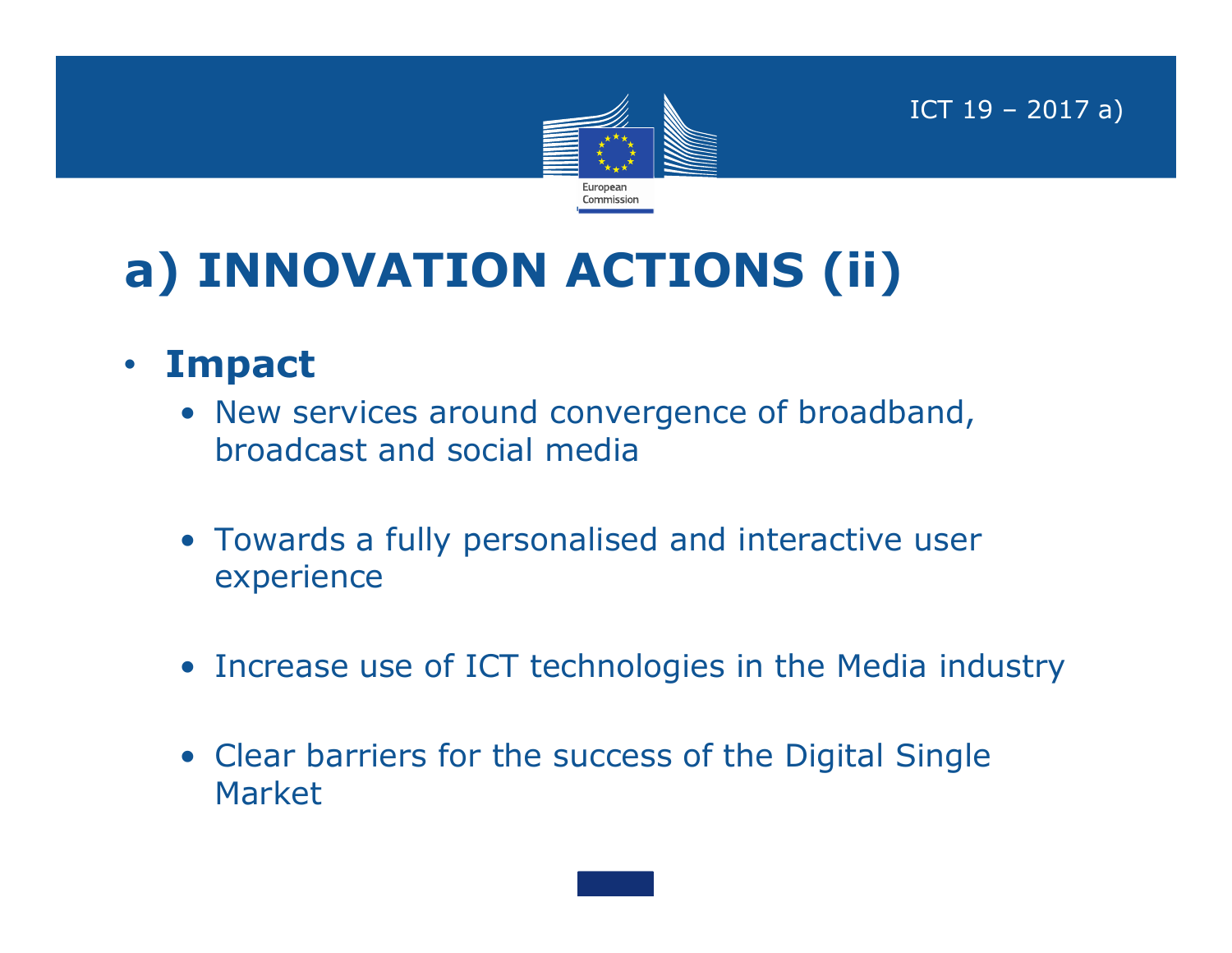

ICT 19 – 2017 b)

## **b) COORDINATION AND SUPPORT ACTION (i)**

- **Addressing:**
	- Increase awareness and cooperation between policy and research on Convergence and Social Media
	- Support on Convergence and Social Media activities (dissemination, research roadmap, pre-standardisation initiatives, …)

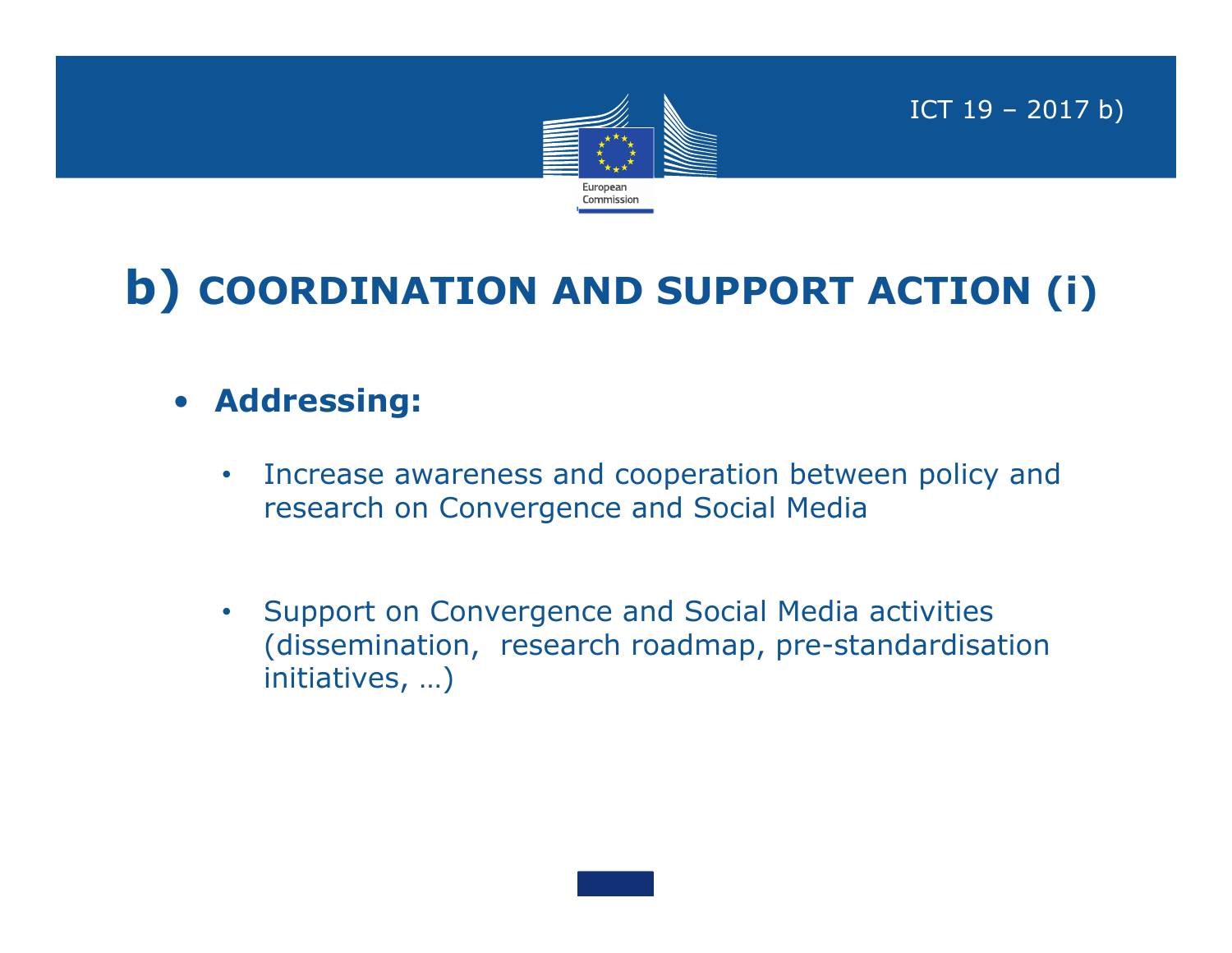

ICT 19 – 2017 b)

## **b) COORDINATION AND SUPPORT ACTION (ii)**

#### • **Impact**

To support a sustainable European fora of stakeholders representing the evolving Media environment.

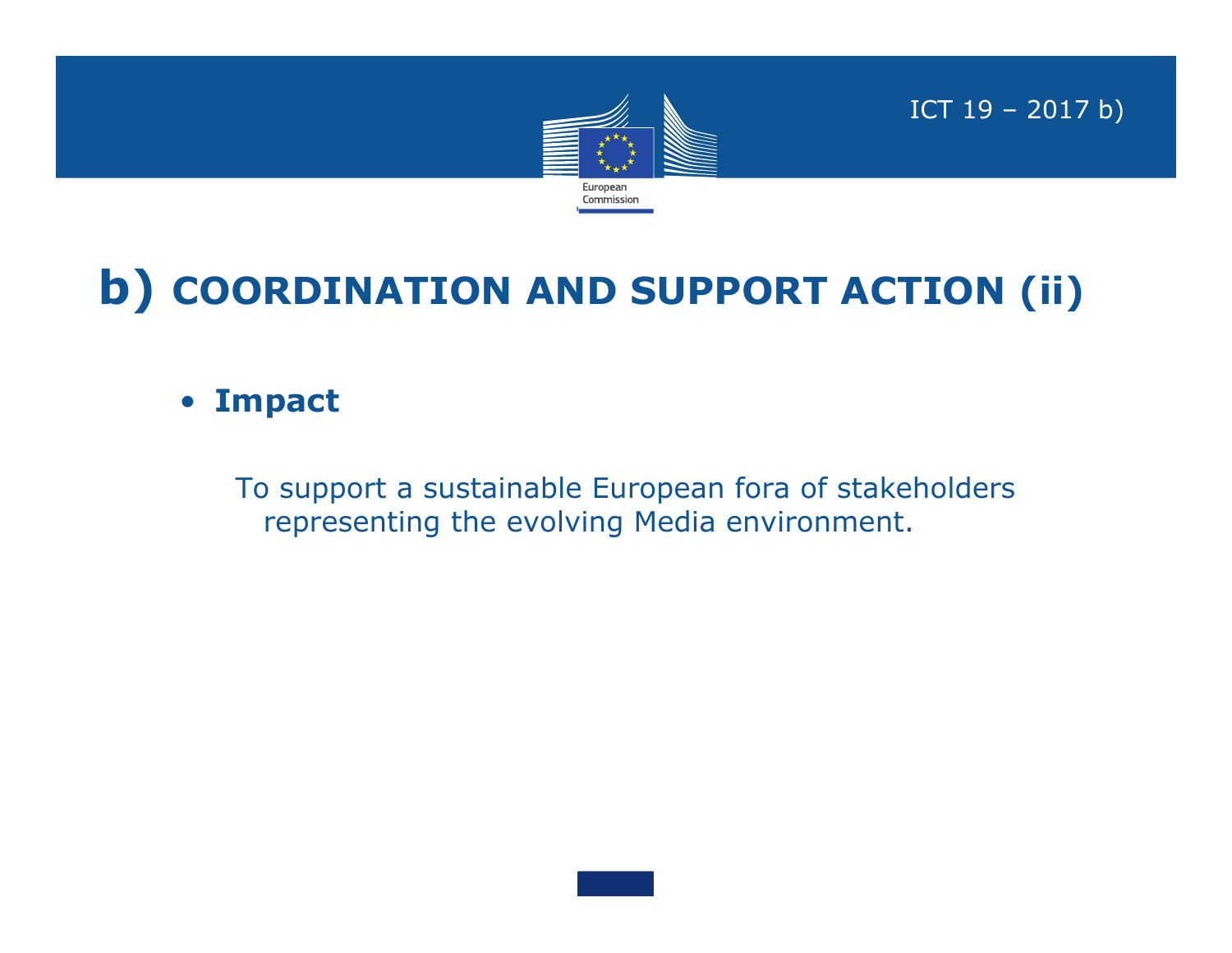

## **ICT-19-2017**

| $\textsf{Topic}$ | <b>Type</b> | <b>Total</b><br><b>Budget</b> | <b>Suggested</b><br>funding | <b>Call</b><br>opens | <b>Call closes</b> |
|------------------|-------------|-------------------------------|-----------------------------|----------------------|--------------------|
| 19a)             | <b>IA</b>   | 38 M€                         | 2-4 ME                      | 20 Apr 2016          | 08 Nov 2016        |
| 19 <sub>b</sub>  | <b>CSA</b>  | $1 M\epsilon$                 | $1 M\epsilon$               | 20 Apr 2016          | 08 Nov 2016        |
|                  |             |                               |                             |                      |                    |

**ATTENTION!! call opens 20 Apr 2016 And ends in Nov 2016**